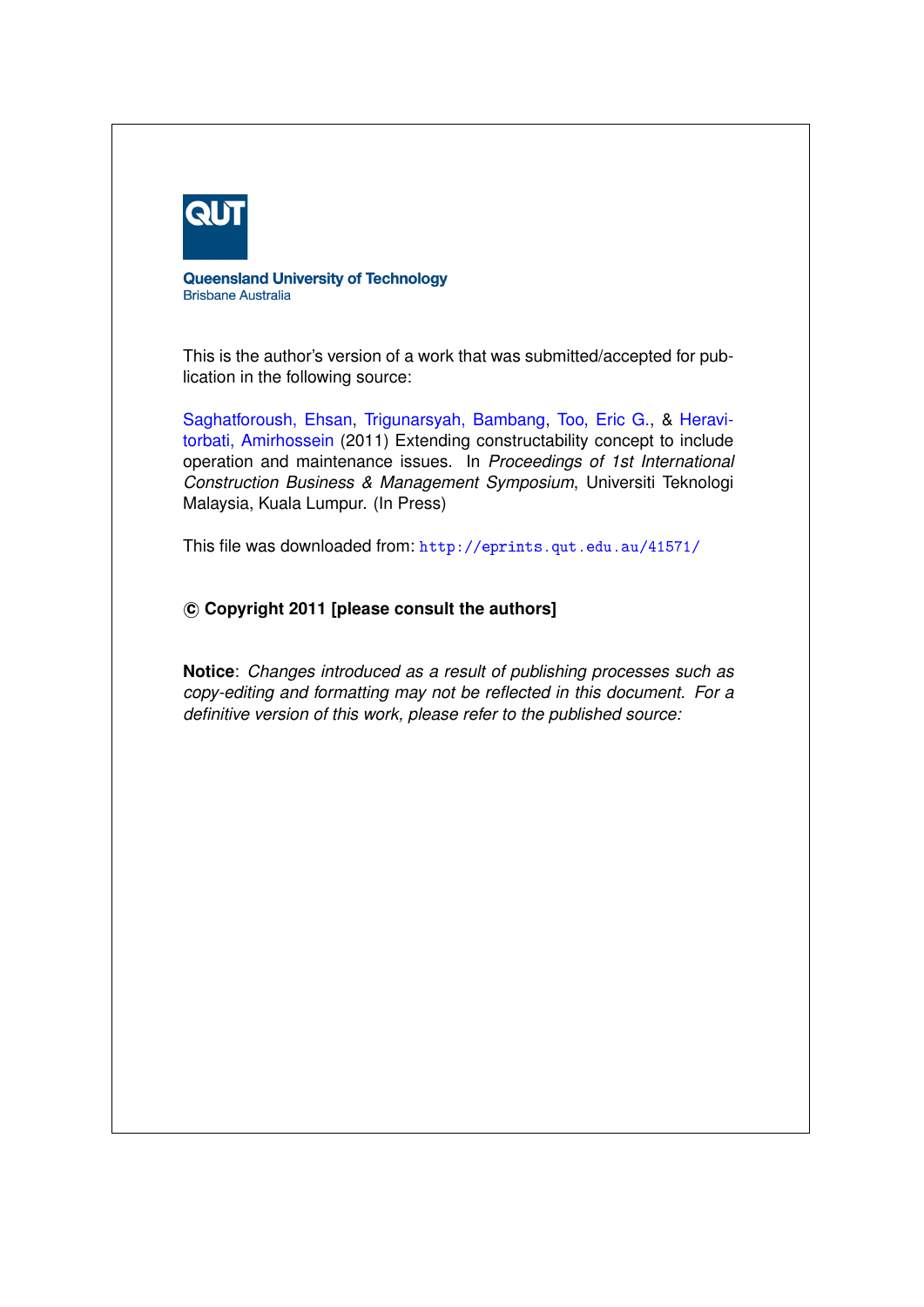# **EXTENDING CONSTRUCTABILITY CONCEPT TO INCLUDE OPERATION AND MAINTENANCE ISSUES**

# **Ehsan Saghatforoush \* , Bambang Trigunarsyah \* , Eric Too \* , Amirhossein Heravitorbati \***

*\* Faculty of Built Environment and Engineering, Queensland University of Technology, Brisbane, Australia Email: Ehsan.saghatforoush@student.qut.edu.au*

### ABSTRACT

The concept of constructability uses integration art of individual functions through a valuable and timely construction inputs into planning and design development stages. It results in significant savings in cost and time needed to finalize infrastructure projects. However, available constructability principles, developed by CII Australia (1993), do not cover Operation and Maintenance (O&M) phases of projects, whilst major cost and time in multifaceted infrastructure projects are spent in postoccupancy stages. This paper discusses the need to extend the constructability concept by examining current O&M issues in the provision of multifaceted building projects. It highlights available O&M problems and shortcomings of building projects, as well as their causes and reasons in different categories. This initial categorization is an efficient start point for testing probable present O&M issues in various cases of complex infrastructure building projects. This preliminary categorization serve as a benchmark to develop an extended constructability model that considers the whole project life cycle phases rather than a specific phase. It anticipates that the development of an extended constructability model can reduce significant number of reworks, mistakes, extra costs and time wasted during delivery stages of multifaceted building projects.

Keywords: Constructability, Operation and Maintenance Issues, Multifaceted Projects

# **1. INTRODUCTION**

Infrastructures have always been a centre for financial activities of societies, and their services are significant to facilitate the development of humanity, economical advancements and productivity in the nation. Governments around the world are investing in infrastructure provisions for the development of their countries. Among different types of infrastructure projects, those which are more multifaceted need more attention. More money is going to be spent on them, so a sustainable multifaceted infrastructure project should be planned, designed and constructed for an effective use and efficient maintenance process (Trigunarsyah & Skitmore, 2010). By making such an improvement to operability and maintainability of construction projects, achieving significant amount of savings are highly expected. This can be achieved by taking advantage of the entire project team's experience and knowledge in the definition of success for the project as well as value-added gain and establishing up front the customer/supplier needs for the whole project as well as for each skill interface (Geile, 1996).

Constructability as the key player of construction knowledge integration with initial project life cycle phases was firstly defined in United States. Construction Industry Institute (1987) defined it as "the optimum integration of construction knowledge and experience in planning, engineering, procurement and field operations to achieve overall project objectives". Constructability has always focused on preoccupancy phases of construction projects, whilst major amount of reworks and money wastes are occurring during O&M phases (Griffin, 1993). A well planned and correctly designed project meets stakeholders' needs in whole project life cycle phases, not only an specific period or phase (Trigunarsyah & Skitmore, 2010). This research as a part of an ongoing research project examines how to extend the constructability concept by using present O&M issues in provision of multifaceted building projects. As the result, this paper analyses the literature and categorizes the main issues confronted the O&M stages of infrastructure life cycles. It focuses on current issues and problems existed in social multifaceted building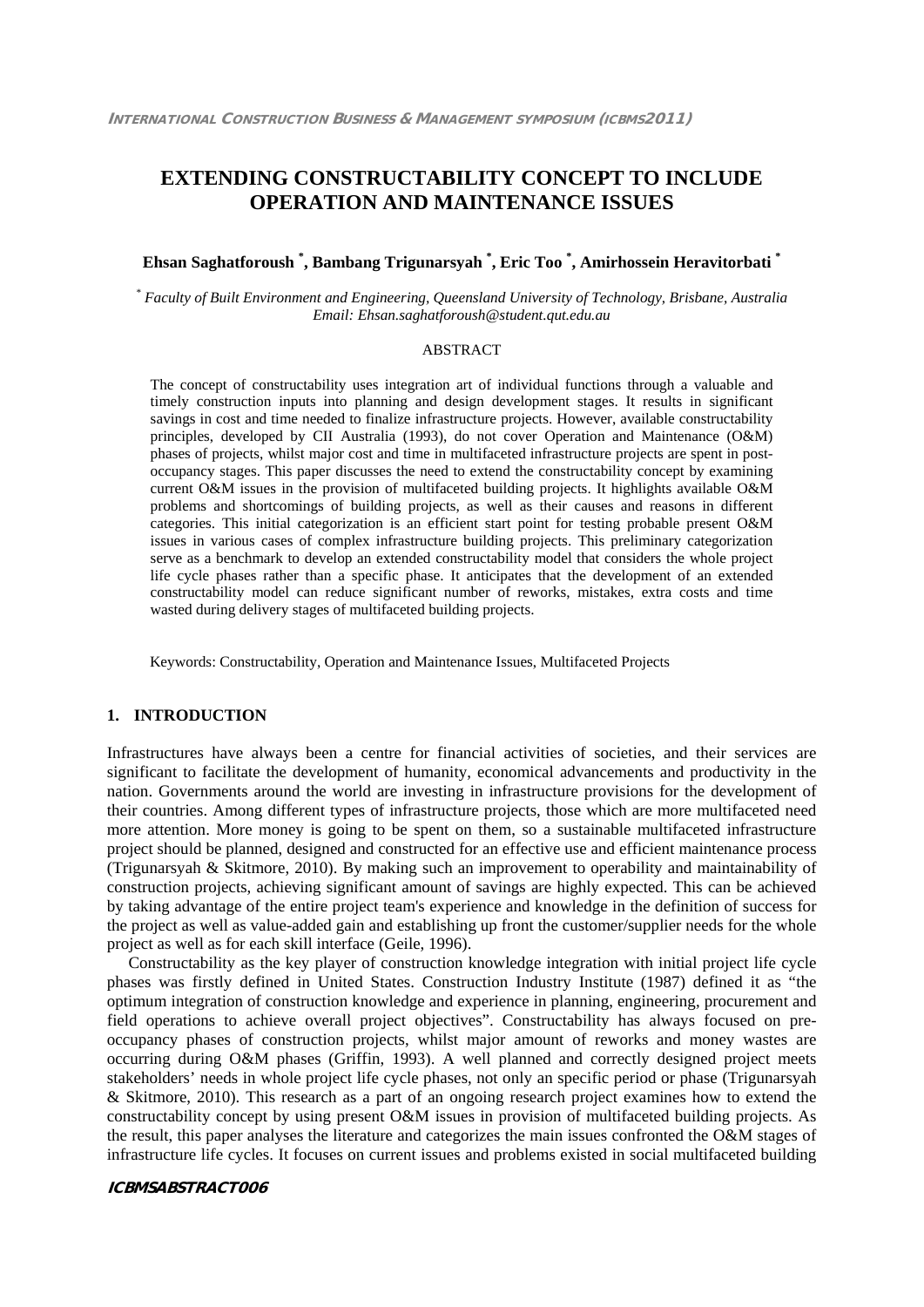projects like health centres, because more O&M costs are spent in these types of infrastructure projects, compared with others.

## **2. EXTENSION OF CONSTRUCTABILITY PRINCIPLES**

Research has found the importance of early decision making benefits for adopting constructability during the early stage for multifaceted infrastructure projects (Saghatforoush et al., 2009a, 2009b). Specifically, the importance of post construction phases' consideration in early decision making process of managerial group is more considerable. For example, Griffin (1993) shows that more than half of project life cycle cost is spent on O&M of properties (See Fig. 1). Many of these costs relates to reworks and wastes of money during these phases. However, many of the more recent articles written on the topic of constructability have been reported with less attention to post-occupancy issues and problems.



Source: (Griffin, 1993)

**Figure 1**: Life Cycle Costing Profile

It is therefore, necessary to examine how the concept of constructability can be extended to include the operation and maintenance issues. An extension of the constructability concept to include O&M can bring all project stakeholders ideas together during the design phase to prevent whole project life cycle mistakes. Geile (1996) argues that by early identifying and understanding the needs of the people who are responsible for check-out, start-up, operations, and maintenance, time and money on each project is being saved. To develop an extended constructability model, it is necessary to identify the issues and challenges confronting the O&M of infrastructure projects.

## **3. CURRENT O&M ISSUES AND PROBLEMS**

The main aim of an efficient operation and an effective maintenance is to keep the building in its initial shape and quality. Complex designs and services have always been a major opponent for O&M people (Al-Zubaidi, 1997), and "requires correspondingly high standards on the part of maintenance and production personnel" (Christer & Whitelaw, 1983). Designing projects with so many complexities causes many difficulties for measuring the maintenance jobs (Duffuaa et al., 2001). Complexity is an important technical issue (Shen, 1997) that has major impacts on "buildings, their finishes, fittings, contents and services" (Al-Zubaidi, 1997). Ali (2008) stated that in multifaceted building projects like health centers, diverse network and wide range of functions are more complicated compared with other building types. Lateef (2009) states that a proper planning, managing and systematizing is highly needed in order to overcome this critical issue. Many of other literature have also indicated complexity of buildings, equipments, services and modern facilities as a major problem in building projects, specifically in health centers (Al-Momani et al., 2006; Al-Zubaidi & Christer, 1997; Allen, 1993; Birmingham et al., 1997; Lam, 2007; Lavy & Shohet, 2004; Paz & Leigh, 1993; Shohet, 2003; Williams & Clark, 1989).

Many other literature states low reliability level as another important issue during O&M phases. This problem includes low reliability of services (Lam, 2007; Williams & Clark, 1989), low reliability of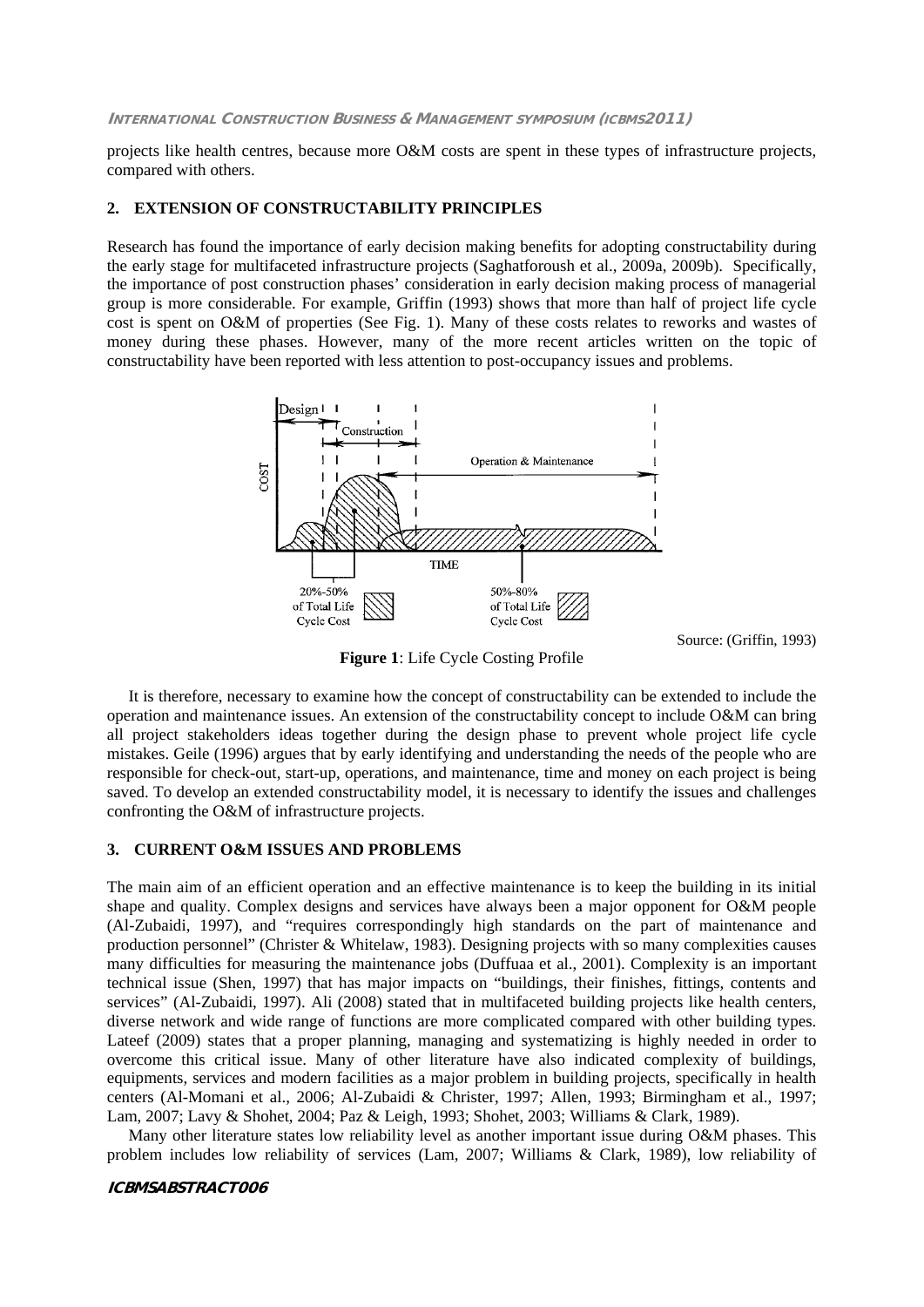building services life prediction (Flores-Colen & Brito, 2010) and low reliability of components' quality (Arditi & Nawakorawit, 1999; Duffuaa et al., 2001; Flores-Colen & Brito, 2010; Kalamees, 2002; Lam, 2007; Lateef, 2009; Pintelon & Gelders, 1992; Uhlik & Hinze, 1998; Williams & Clark, 1989). Uhlik and Hinze (1998) also clearly illustrated that replacement of many systems like HVAC, as well as other aging equipments are caused based on their significantly low reliability levels.

Poor availability and poor accessibility are other two problems that O&M staffs are facing every day. Poor availability issue includes shortage of plant (Christer & Whitelaw, 1983), data (Al-Zubaidi, 1997; Al-Zubaidi & Christer, 1997) and spares (Al-Momani et al., 2006; Al-Zubaidi, 1997; Williams & Clark, 1989). Poor accessibility shows low possibility of reaching to work point in a short time (Al-Arjani, 1995). Many research have proven this problem among O&M workers for a long period of time (Arditi & Nawakorawit, 1999; Assaf et al., 1996; Azlan Shah et al., 2010; El-Haram & Horner, 2002; Lam, 2007; Lavy & Shohet, 2009; Uhlik & Hinze, 1998).

Insufficient functionality of facilities is another significant problem in health care building projects (Azlan Shah et al., 2010; Flores-Colen & Brito, 2010; Kalamees, 2002; Lam, 2007; Lam et al., 2010; Lateef, 2009). There are many other issues that are stated among literatures randomly like: Low labor productivity (Paz & Leigh, 1993), insufficient durability of materials (Duling et al., 2006; Flores-Colen & Brito, 2010; Lam, 2007), poor Cleanability (Arditi & Nawakorawit, 1999; Duling et al., 2006), lack of flexibility (Lam, 2007; Paz & Leigh, 1993; Shen, 1997), criticality assigning problems, sudden breakdowns, no compatibility among maintenance tasks (Paz & Leigh, 1993), personality conflicts (Uhlik & Hinze, 1998), poor profitability of services (Lam, 2007) and also uncertainty in the nature of maintenance jobs (Duffuaa et al., 2001).

There are many and varied reasons causing these O&M issues and problems. Next section categorizes all these defects' causes and reasons.

# **4. O&M DEFECTS' CAUSES AND REASONS**

As noted earlier, there are many reworks and difficulties existed for O&M staffs during post-occupancy phases of building projects. This results in extra spending during O&M phases of infrastructure projects. These problems are all consequences of different causes. There are some literature which have gone through these causes. Some of them have created categorization models for these causes, but not all categorization models match each other. All the available causes entered into NVivo software page, then the researcher grouped them in a way that the causes with the same nature went through the same category. Finally, the causes for the many O&M issues, identified in the previous section, grouped into five different categories and the following names appointed for each category which clearly defines their sub-categories' nature:

- $\triangleright$  Technical defects
- $\triangleright$  Managerial defects
- $\triangleright$  Political and legal defects
- $\triangleright$  Environmental and biological defects
- $\triangleright$  Social and cultural defects

### **4.1 Technical Defects**

Technical defects have always been one of the main causes of O&M problems. Available literature suggested the following causes:

 Building characteristics defects: It includes defects relevant to building age, area, available status, current condition, height, location, misuses, performance, services, structure type, energy rating and its defined life span (Al-Zubaidi, 1997; Arditi & Nawakorawit, 1999; Azlan Shah et al., 2010; Christer & Whitelaw, 1983; El-Haram & Horner, 2002; Josephson & Hammarlund, 1999; Kalamees, 2002; Lam, 2007; Lam et al., 2010; Lateef, 2009; Lavy & Shohet, 2009; Shen, 1997; Shohet, 2003; Shohet et al., 2002, 2010; Souponitski et al., 2001; Uhlik & Hinze, 1998; Williams & Clark, 1989).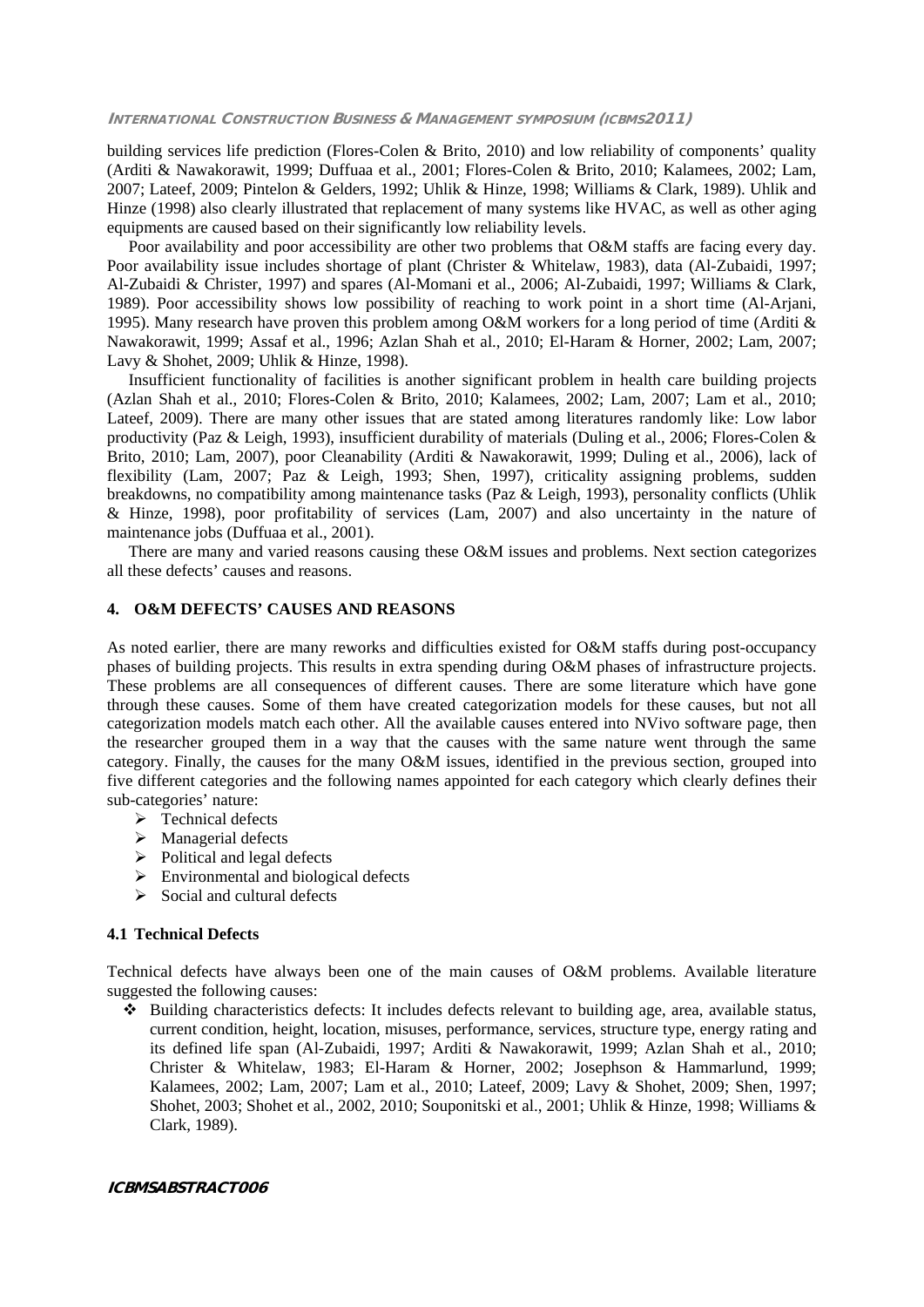- $\bullet$  Construction related defects: There are many problems causes by contractors' staffs (Assaf et al., 1996), a faulty construction implementation process (Al-Hammad et al., 1997; Assaf et al., 1996; Flores-Colen & Brito, 2010; Souponitski et al., 2001) and also lack of sufficient tests after construction stage.
- Design problems: This issue is among the top supported main causes of O&M problems which consists of building design inefficiencies (Arditi & Nawakorawit, 1999), consultant staffs' defects, faulty architectural design (Al-Hammad et al., 1997; Assaf et al., 1996), faulty design process (Al-Hammad et al., 1997; Allen, 1993; Assaf et al., 1996; Christer & Whitelaw, 1983; Duling et al., 2006; Flores-Colen & Brito, 2010; Josephson & Hammarlund, 1999; Kalamees, 2002; Lam, 2007; Lateef, 2009; Souponitski et al., 2001), redundancies in design (Lam, 2007; Williams & Clark, 1989) and lastly untested designs (Shen, 1997).
- Maintenance related defects: This issue is divided to the main two categories of improper maintenance planning (Al-Zubaidi, 1997; Allen, 1993; Azlan Shah et al., 2010; Christer & Whitelaw, 1983; Duffuaa et al., 2001; El-Haram & Horner, 2002; Paz & Leigh, 1993) and wrong maintenance policies (Allen, 1993; Flores-Colen & Brito, 2010; Josephson & Hammarlund, 1999; Lam, 2007; Lateef, 2009; Lavy & Shohet, 2004). There are also some other maintenance related issues which are mentioned for few times by other researchers like conflicts between maintenance jobs, wrong location of the maintenance staffs (Paz & Leigh, 1993), faulty maintenance (Assaf et al., 1996; Flores-Colen & Brito, 2010; Souponitski et al., 2001), hard maintenance output measurement (Duffuaa et al., 2001), lack of motivation for maintenance people (Josephson & Hammarlund, 1999), many demands to O&M people (Al-Zubaidi & Christer, 1997), late maintenance issues consideration (Shen, 1997), maintenance delays (Azlan Shah et al., 2010; El-Haram & Horner, 2002), O&M people sicknesses and holidays (Al-Zubaidi & Christer, 1997), Staffs' weak knowledge and trainings (Azlan Shah et al., 2010; El-Haram & Horner, 2002; Josephson & Hammarlund, 1999) and outsourcing or in-house provision of O&M people (Lai & Yik, 2007; Shohet, 2003; Shohet et al., 2010).
- High occupancy level (Lam et al., 2010; Lavy & Shohet, 2004; Shen, 1997; Shohet, 2003; Shohet et al., 2002; Williams & Clark, 1989).
- Fast technological advance (Lavy & Shohet, 2004; Pintelon & Gelders, 1992).

# **4.2 Managerial Defects**

Problems related to managerial issues can be further divided into three main categories namely project management defects, economical and financial defects, and resource management defects:

- Project management defects
	- Incomplete construction documents (Uhlik & Hinze, 1998).
	- Interdepartmental boundaries (El-Haram & Horner, 2002).
	- Late sustainability issues consideration (Lam, 2007).
	- Organizational constraints (Al-Zubaidi, 1997).
	- Poor relationship and communication (Al-Hammad et al., 1997; Al-Zubaidi, 1997; Josephson & Hammarlund, 1999).
	- Site management problems (Josephson & Hammarlund, 1999).
	- Unclear decision making process (El-Haram & Horner, 2002; Shen, 1997).
	- Lack of time: It includes uncertainty in needed time (Al-Zubaidi, 1997; Duffuaa et al., 2001), time pressures (Josephson & Hammarlund, 1999; Uhlik & Hinze, 1998), and repair time distribution defects (Al-Zubaidi & Christer, 1997).
- $\triangleleft$  Economical and financial defects
	- Low budget: There are many supports which strongly admits low capital costs provided for O&M phases and expensive maintenance costs (Arditi & Nawakorawit, 1999; Azlan Shah et al., 2010; Christer & Whitelaw, 1983; Duffuaa et al., 2001; El-Haram & Horner, 2002; Flores-Colen & Brito, 2010; Josephson & Hammarlund, 1999; Lam, 2007; Lam et al., 2010; Lateef, 2009; Lavy & Shohet, 2004, 2009; Pintelon & Gelders, 1992; Uhlik & Hinze, 1998; Williams & Clark,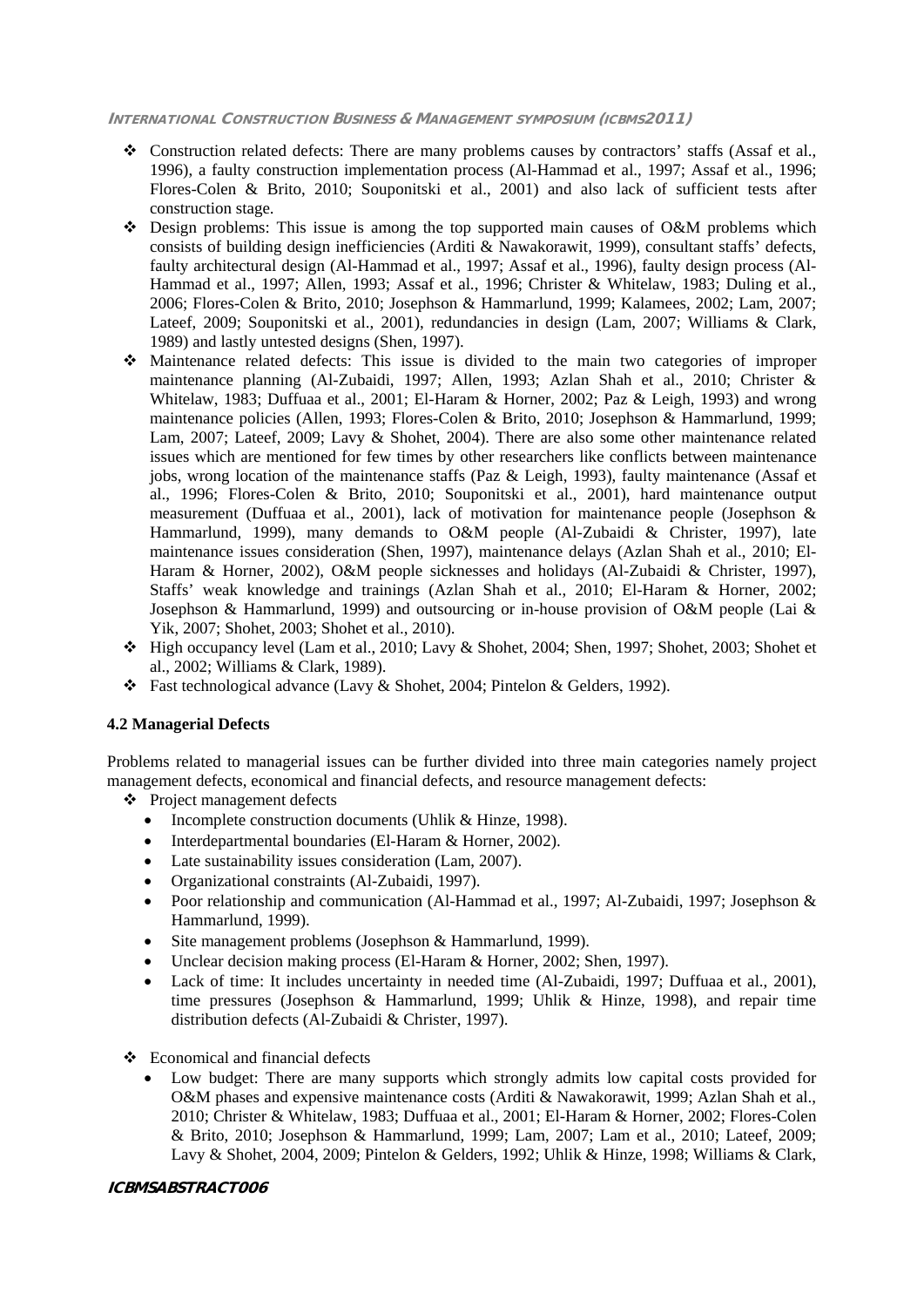1989). Some other literature admits existence of upward trending maintenance costs (Christer  $\&$ Whitelaw, 1983; Lam et al., 2010), low maintenance cost estimating (Al-Zubaidi, 1997) and cost implication of delaying repairs (Shen, 1997).

Unsustainable market condition (Arditi & Nawakorawit, 1999).

Resource management defects

- Equipments and materials defects (Assaf et al., 1996; Azlan Shah et al., 2010; Flores-Colen & Brito, 2010; Josephson & Hammarlund, 1999).
- Human resources problems including poor workmanship (Al-Zubaidi, 1997; Assaf et al., 1996; Azlan Shah et al., 2010; Duling et al., 2006; El-Haram & Horner, 2002; Flores-Colen & Brito, 2010; Josephson & Hammarlund, 1999; Lam et al., 2010; Lateef, 2009), manpower requirements failures (Al-Zubaidi & Christer, 1997; Christer & Whitelaw, 1983; Duffuaa et al., 2001; Lam et al., 2010), low work execution level (Kalamees, 2002) and human aspects' failures (El-Haram & Horner, 2002).
- Resources and materials limitations (Al-Zubaidi & Christer, 1997; Allen, 1993; Duffuaa et al., 2001; Duling et al., 2006; Lai & Yik, 2007; Lam et al., 2010; Lateef, 2009; Lavy & Shohet, 2004; Shen, 1997; Shohet, 2003; Shohet et al., 2002, 2010).

# **4.3. Political and Legal Defects**

Political and legal constraints cause some barriers in implementation of an effective and efficient project management process. Some literature have reported their influences on O&M problems as below:

- Political and governmental restrictions and standards: There are number of political and governmental issues which cause O&M problems. They include government intervention (El-Haram & Horner, 2002; Josephson & Hammarlund, 1999; Lateef, 2009), lack of political consistency, legislations (Shen, 1997), legal constraints (Al-Zubaidi, 1997), political restrictions (Azlan Shah et al., 2010; El-Haram & Horner, 2002; Lavy & Shohet, 2009) and lastly variety of standards (Al-Hammad et al., 1997; Christer & Whitelaw, 1983; Lam, 2007; Lateef, 2009; Uhlik & Hinze, 1998).
- Contracting defects: Missing contracting requirements (Shen, 1997) and also turning the type of selected contract to turnkey model (Ivory et al., 2001) are the main two defects in this subcategory. Both can make some problems for O&M people and their work implementation process.

# **4.4. Environmental and Biological Defects**

Biological problems and environmental considerations are two other reasons which cause many limitations in operating and maintaining building projects, specifically when the project is a complex health center:

- Biological defects: Being familiar with building location, the type of plants and existing insects in the work area is a must for designers and planners. Treatment solutions and considerations should be used in order to prevent any biological defect in the final project (Al-Hammad et al., 1997).
- Environmental defects: It includes three main categories degradation which covers both physical and environmental aspects (Duling et al., 2006), environmental friendliness constraints (Lam et al., 2010) which limits the projects to consider pollutions and emissions around the work place (Williams & Clark, 1989) as well as energy consumption level (Lam, 2007), and lastly indoor and outdoor environmental changes (ISO 15686-1 2000., 2000) which their negative effects on O&M processes are confirmed by many researchers (Al-Hammad et al., 1997; Allen, 1993; Assaf et al., 1996; Duling et al., 2006; Flores-Colen & Brito, 2010; Josephson & Hammarlund, 1999; Kalamees, 2002).

# **4.5. Social and Cultural Defects**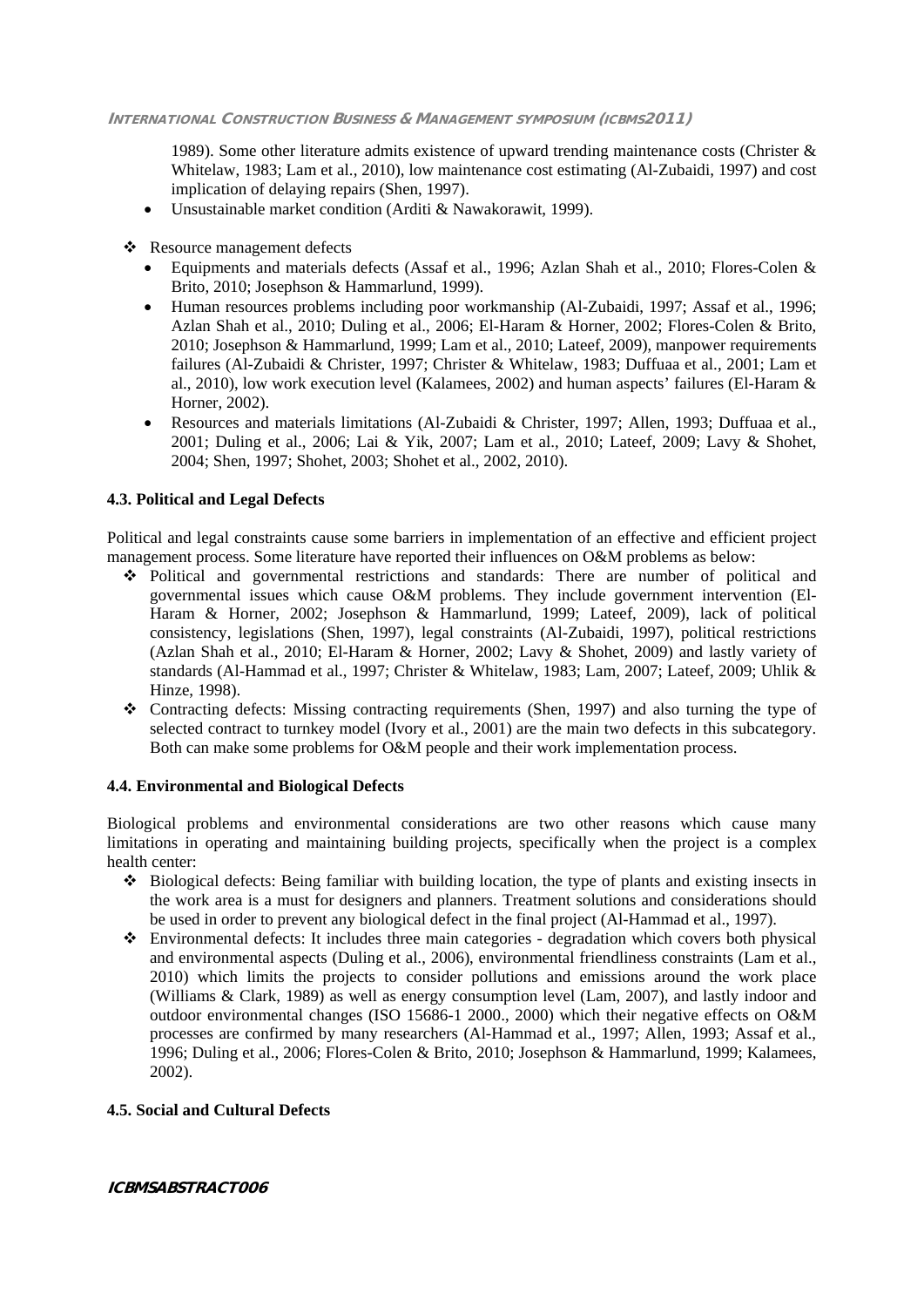Social and cultural issues have always affected project life cycle implementation process. Humans are always in charge of making and using the project, and their social and cultural effects on O&M procedures are significantly important. Current literature represents the following relevant defects:

- Cultural problems: Social attributes and corporate culture have a significant impact on O&M works (Al-Arjani, 1995; Lai & Yik, 2007).
- Safety constraints: Health and safety issues should always be obeyed by O&M staffs (Shen, 1997). There are many research which shows current limitations for operational and maintenance advancement, caused by safety regulations (Al-Zubaidi, 1997; Allen, 1993; Arditi & Nawakorawit, 1999; Azlan Shah et al., 2010; Christer & Whitelaw, 1983; Lam, 2007; Lam et al., 2010; Lavy & Shohet, 2004; Pintelon & Gelders, 1992; Shohet et al., 2002, 2010).
- Security constraints: Negative impacts of security consideration on O&M processes are mentioned by few researchers (Al-Zubaidi, 1997; Arditi & Nawakorawit, 1999; Lavy & Shohet, 2004; Shen, 1997).
- Third party vandalism: It has always been a big problem in high-rise buildings and has ranked as one of the top significantly affective issues on building maintenance (El-Haram & Horner, 2002).
- User related defects: Faulty use is one of the O&M defects' causes (Flores-Colen & Brito, 2010). It results in delays in reporting problems (Azlan Shah et al., 2010; El-Haram & Horner, 2002), unclear current and future usage (Shen, 1997), and disturbs for other users and clients (Al-Zubaidi, 1997; Josephson & Hammarlund, 1999; Lam et al., 2010; Paz & Leigh, 1993; Shohet et al., 2002; Uhlik & Hinze, 1998). Achieving some of users' high expectations is another obstacle for O&M people (Al-Momani et al., 2006; Allen, 1993; Arditi & Nawakorawit, 1999; Assaf et al., 1996; Azlan Shah et al., 2010; El-Haram & Horner, 2002; Josephson & Hammarlund, 1999; Lai & Yik, 2007; Lateef, 2009; Lavy & Shohet, 2009; Shohet et al., 2010; Williams & Clark, 1989), which is more critical when they need to satisfy female users' expectations (Lateef, 2009).

# **5. SUMMARY**

Having a look on sections three and four illustrates that available O&M issues and their causes can be correlated to each other directly or indirectly. It should be noted that the problems can occur as the result of each type of grouped defects, and there is no specific evidence that relate any of available issues with only a unique cause or reason. It is something that should be discovered in the next levels of current research project. The current O&M issues and their causes are briefly shown in fig. 2. According to this figure, each of the causes and reasons which are in the inner part of circle can result in each of the problems and issues, which are located around it.



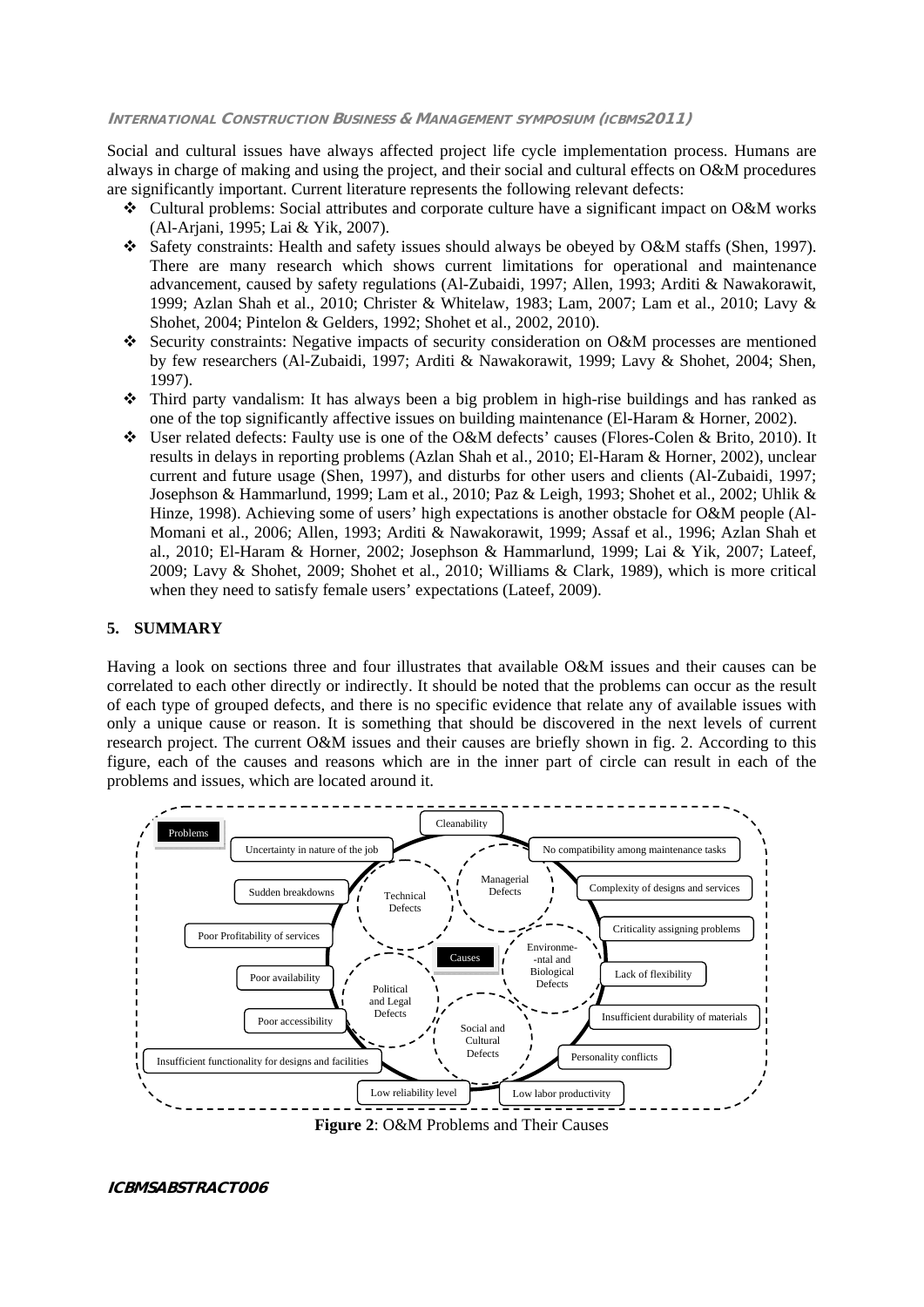### **6. CONCLUSION**

This paper identified the O&M issues and their causes in the provision of infrastructure projects. It examined how to extend the constructability concept by using infrastructure project O&M issues. In another word, this study, in continues of an ongoing research project in Queensland University of Technology, elaborates the available O&M problems and mistakes in multifaceted building projects and finds their potential causes and reasons.

Wide range of O&M defects' causes shows how much critical this matter is and also states the need to test their originality and reality by direct interviews with O&M people. The final extended constructability model will be based on the professionals' comments about current found O&M issues and causes. It will improve effectiveness and efficiency of post-occupancy phases, as much as the constructability principles have done it in pre-occupancy stages.

At the next stage, the current data will be used as a basement for interviews with O&M professionals in building projects. Amendments will be performed on them and probable solutions will be found. Then, an initial extended model will be developed based on that. Lastly, other building stakeholders will validate the designed extended model (See Fig. 3).



**Figure 3**: Current Research Project Stages

## **REFERENCES**

- Al-Arjani, A. H. (1995). Impact of cultural issues on the scheduling of housing maintenance in a Saudi Arabian urban project. *International Journal of Project Management, 13*(6), 373-382.
- Al-Hammad, A., Assaf, S., & al-Shihah, M. (1997). The effect of faulty design on building maintenance. *Journal of Quality in Maintenance Engineering, 3*(1), 29-39.
- Al-Momani, K. R., Al-Tahat, M. D., & Joradat, E. T. (2006). *Performance measures for improvement of maintenance effectiveness*. Paper presented at the International Conference of Service Systems and Service Management, Troyes.
- Al-Zubaidi, H. (1997). Assessing the demand for building maintenance in a major hospital complex. *Journal of Property Management, 15*(3), 173-183.
- Al-Zubaidi, H., & Christer, A. H. (1997). Maintenance manpower modeling for a hospital building complex. *European Journal of Operational Research, 999*, 603-618.
- Ali, M., Mohamad, W. M. N. B. W., & Bamgbopa, I. A. (2008). *Audit assessment of the facility maintenance management in a public hospital an appraisal of the stakeholders performance*. Paper presented at the The International Seminar on Asset Management for Developing World, Ho Chi Minh, Vietnam.
- Allen, D. (1993). What is building maintenance? *Journal of Facilities, 11*(3), 7-12.
- Arditi, D., & Nawakorawit, M. (1999). Issues in building maintenance property managers perspective. *Journal of Architectural Engineering, 5*(4), 117-132.
- Assaf, S., Al-Hammad, A.-M., & Al-Shihah, M. (1996). Effects of faulty design and construction on building maintenance. *Journal of Performance of Constructed Facilities, 10*(4), 171-174.
- Azlan Shah, A., Kamaruzzaman, S.-N., Sulaiman, R., & Peng, Y. C. (2010). Factors affecting housing maintenance cost in Malaysia. *Journal of Facilities Management, 8*(4), 285-298.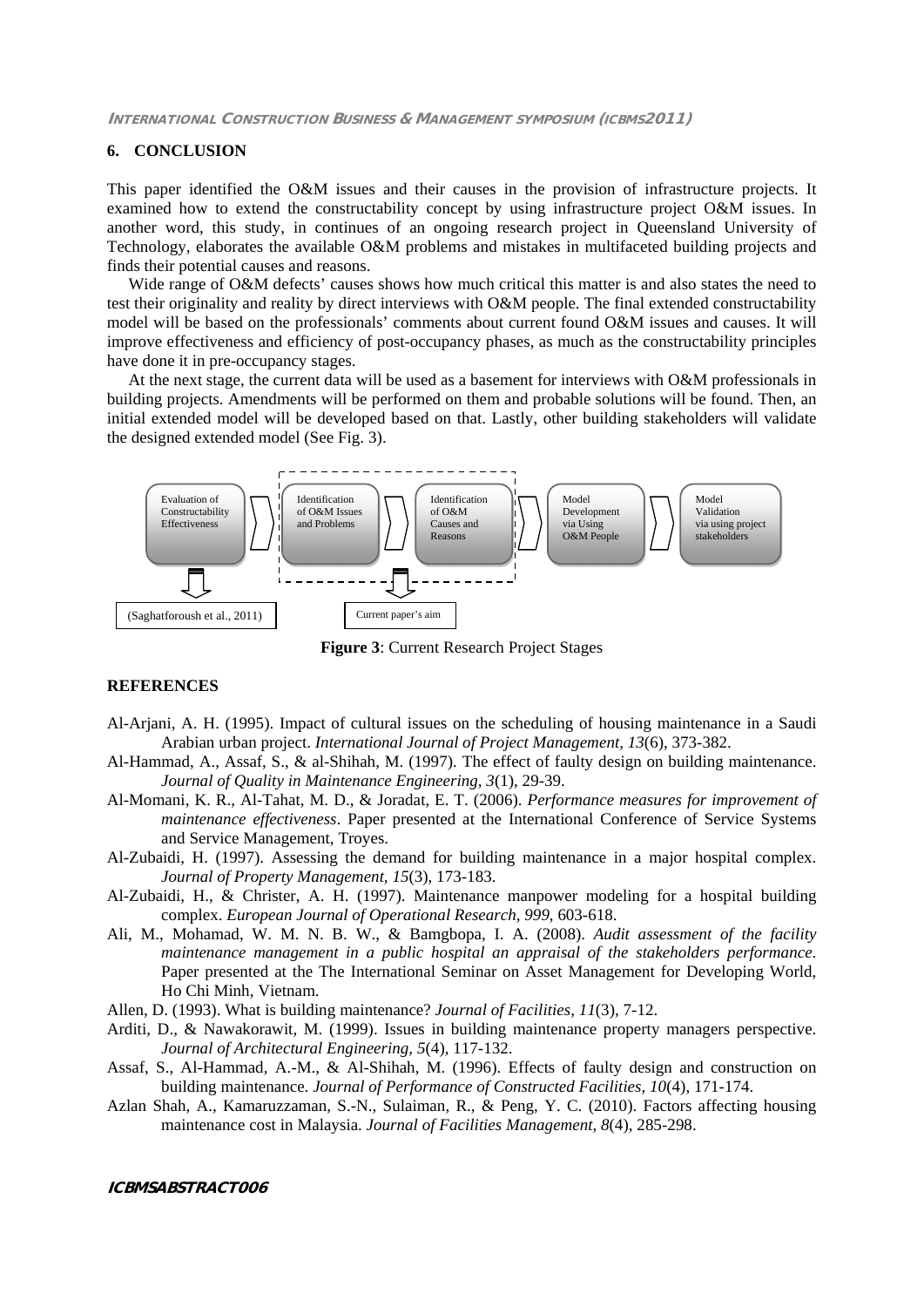- Birmingham, R., Cleland, G., Driver, R., & Maffin, D. (1997). *Understanding engineering design: context, theory and practice*. London: Prentice-Hall.
- Christer, A. H., & Whitelaw, J. (1983). An operational research approach to breakdown maintenance problem recognition. *The Journal of the Operational Research Society, 34*(11), 1041-1052.
- CIIA. (1993). Constructability principles files. Adelaide, Australia.
- Construction Industry Institute. (1987). *Constructability concepts file* (Vol. 3-3). Austin, TX.
- Duffuaa, S. O., Ben-Daya, M., Al-Sultan, K. S., & Andijani, A. A. (2001). A generic conceptual simulation model for maintenance systems. *Journal of Quality is Maintenance, 7*(3), 207-219.
- Duling, J. J. M., Cloete, C. E., & Horak, E. (2006). The application of Neuro-Fuzzy methodology to maintenance of buildings. *The ICEC Cost Management Journal*.
- El-Haram, M. A., & Horner, M. W. (2002). Factors affecting housing maintenance costs. *Journal of Quality in Maintenance Engineering, 8*(2), 115-123.
- Flores-Colen, I., & Brito, J. d. (2010). A systematic approach for maintenance budgeting of buildings façades based on predictive and preventive strategies. *Journal of Construction and Building Materials, 24*, 1718-1729.
- Geile, R. J. (1996). *Constructability "The Strech Version"*: Transaction of AACE International.
- Griffin, J. J. (1993). *Life cycle cost analysis: a decision aid*. London: Blackie Academic and Professional.
- ISO 15686-1 2000. (2000). Building and constructed assets-Service life planning Part 1: General principles (pp. 41).
- Ivory, C. J., Thwaited, A., & Vaughan, R. (2001). *Design for maintainability: the innovation process in long term engineering projects*. Paper presented at the The Future of Innovation Studies, Eindhoven, Netherland.
- Josephson, P. E., & Hammarlund, Y. (1999). The causes and costs of defects in construction a study of seven building projects. *Automation in Construction, 8*, 681-687.
- Kalamees, T. (2002). Failure analysis of 10 year used wooden building. *Engineering Failure Analysis, 9*, 635-643.
- Lai, J. H. K., & Yik, F. W. H. (2007). Monitoring building operation and maintenance contracts. *Journal of Facilities, 25*(5/6), 238-251.
- Lam. (2007). Design for maintenance from the viewpoint of sustainable hospital buildings. *The Australian Hospital Engineer, 30*(1), 30-34.
- Lam, Chan, A. P. C., & Chan, D. W. M. (2010). Benchmarking success of building maintenance projects. *Journal of Facilities, 28*(5/6), 290-305.
- Lateef, O. A. (2009). Cases for alternative approach to building maintenance management of public universities. *Journal of Building Appraisal, 5*(3), 201-212.
- Lavy, S., & Shohet, I. M. (2004). Integrated maintenance management of hospital buildings a case study. *Journal of Construction Management and Economics, 22*(1), 25-34.
- Lavy, S., & Shohet, I. M. (2009). Integrated healthcare facilities maintenance management model case studies. *Journal of Facilities, 27*(3/4), 107-119.
- Paz, N. M., & Leigh, W. (1993). Maintenance scheduling issues, results and research needs. *International Journal of Operations & Production Management, 14*(8), 47-69.
- Pintelon, L. M., & Gelders, L. F. (1992). Maintenance management decision making. *European Journal of Operational Research, 58*, 301-317.
- Saghatforoush, E., Hassim, S., Jaafar, M. S., & Abdul-Kadir, M. R. (2009a). Constructability implementation among Malaysian building contractors. *European Journal of Scientific Research, 29*(4), 518-532.
- Saghatforoush, E., Hassim, S., Jaafar, M. S., & Abdul-Kadir, M. R. (2009b). Assessment of critical constructability activities among Malaysian building contractors. *American Journal of Scientific Research*(3), 15-25.
- Saghatforoush, E., Trigunarsyah, B., Too, E., & Heravitorbati, A. (2011, 27-29 April 2011). *Effectiveness of constructability concept in the provision of infrastructure assets.* Paper presented at the The 1st International Postgraduate Conference on Engineering, Designing and Developing the Built Environment for Sustainable Wellbeing, Brisbane-Australia.